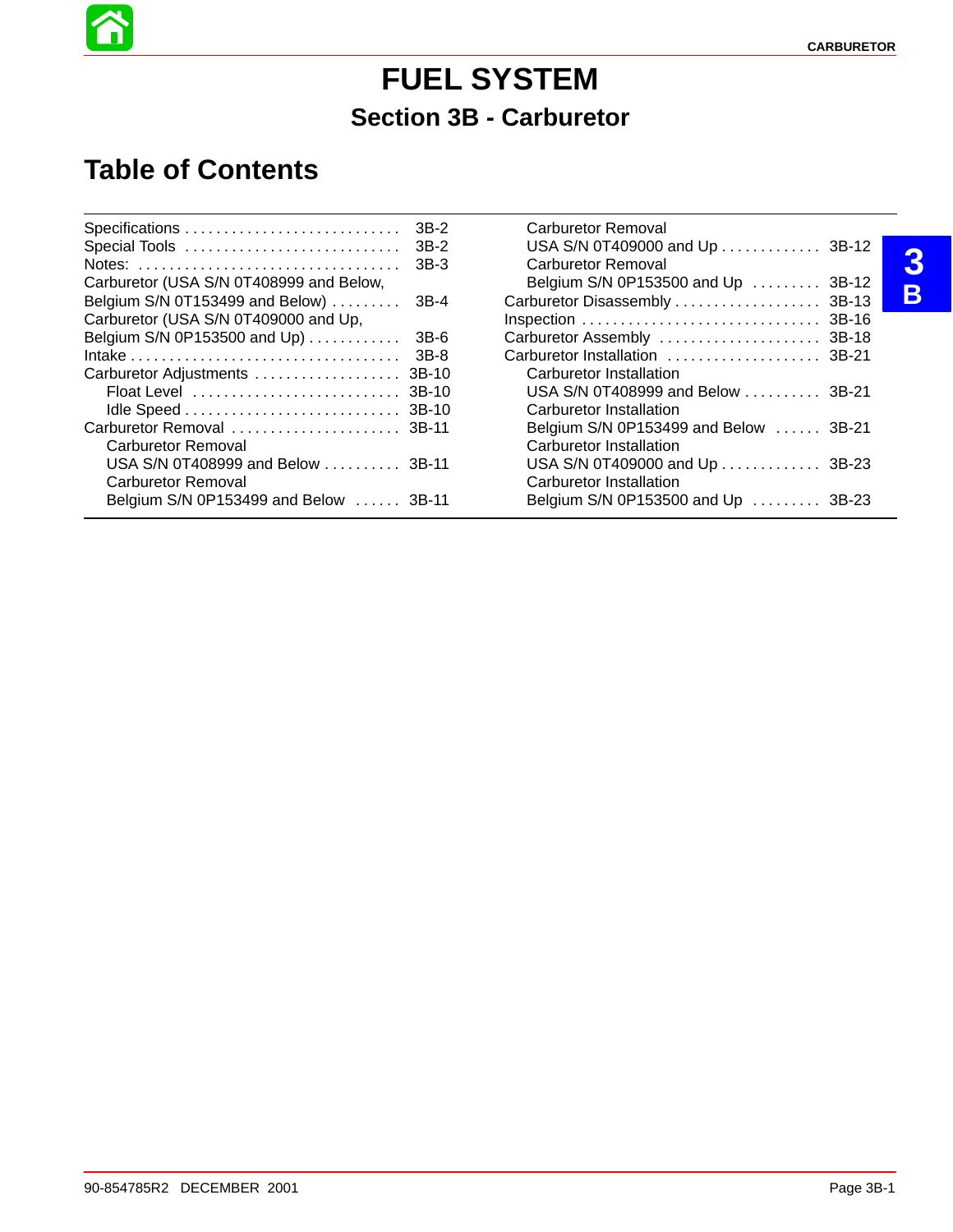

# **Specifications**

| <b>CARBURETOR</b>                                                                        | <b>Idle RPM (Out Of Gear)</b><br><b>Idle RPM (In Forward Gear)</b><br><b>Wide Open Throttle RPM (WOT)</b><br>Range<br><b>Standard Model</b><br><b>Main Jet Size</b><br>$\bf a$<br><b>Pilot Jet</b><br><b>Idle Jet</b><br><b>Bodensee Model</b><br><b>Main Jet</b><br><b>Pilot Jet</b><br>Idle Jet<br>Float Height (a) | $825 \pm 25$ RPM<br>$775 \pm 25$ RPM<br>5500-6000<br>#110<br>#50<br>#45<br>#105<br>#50<br>#50<br>$0.47 - 0.63$ in. $(12.0 - 16.0$ mm) |
|------------------------------------------------------------------------------------------|-----------------------------------------------------------------------------------------------------------------------------------------------------------------------------------------------------------------------------------------------------------------------------------------------------------------------|---------------------------------------------------------------------------------------------------------------------------------------|
| <b>ENRICHMENT</b><br><b>CONTROL</b><br><b>SYSTEM</b><br>Readings taken @<br>68°F (20°C). | <b>Auto Enrichener</b><br><b>Electrothermal ram projection</b>                                                                                                                                                                                                                                                        | 15 - 25 $\Omega$<br>0.3 in. (7 mm) after 5 min. of power                                                                              |

# **Special Tools**

1. Carburetor Scale (P/N 91-36392)



55847

2. DMT 2000 Digital Tachometer Multi-meter P/N 91-854009A1.

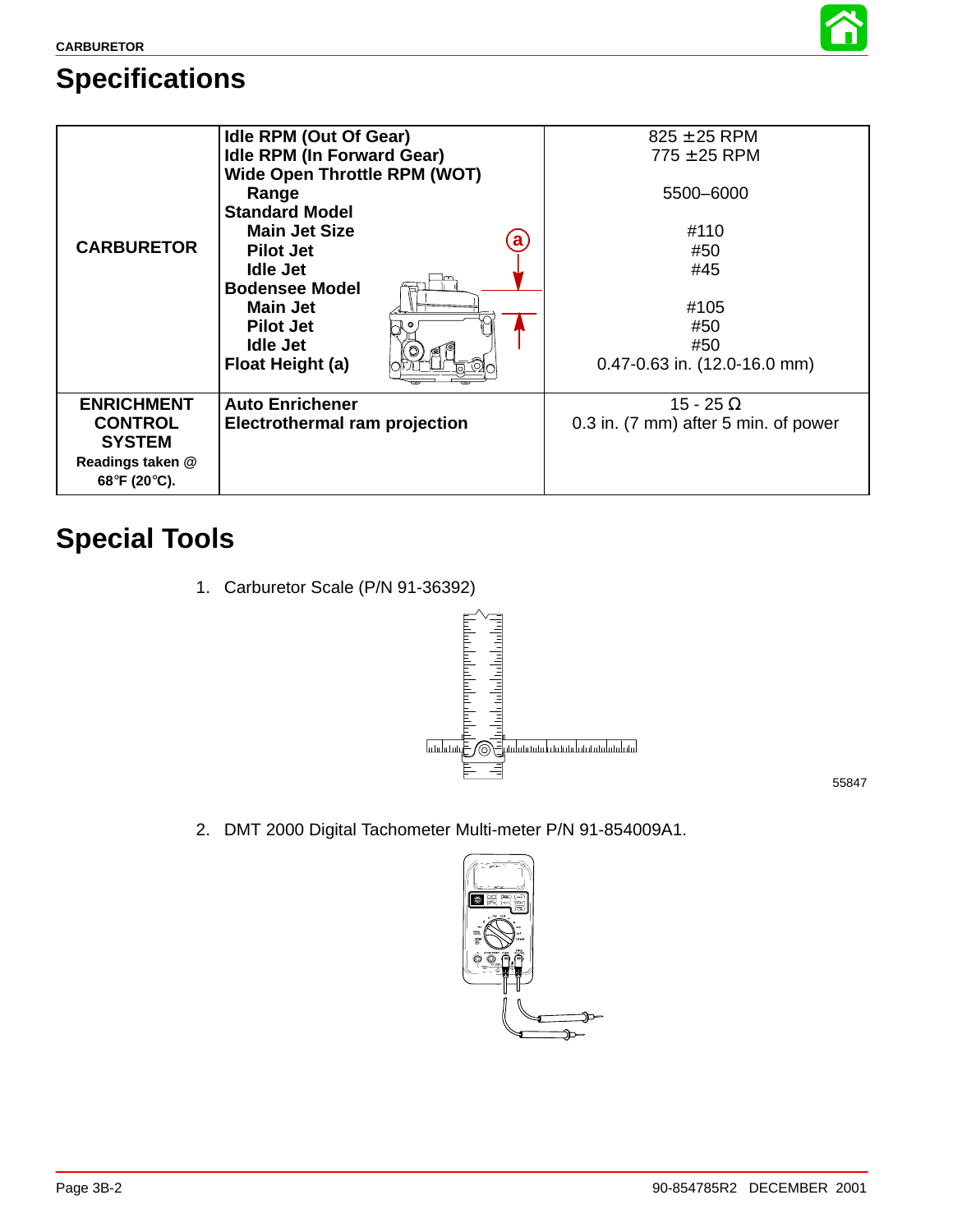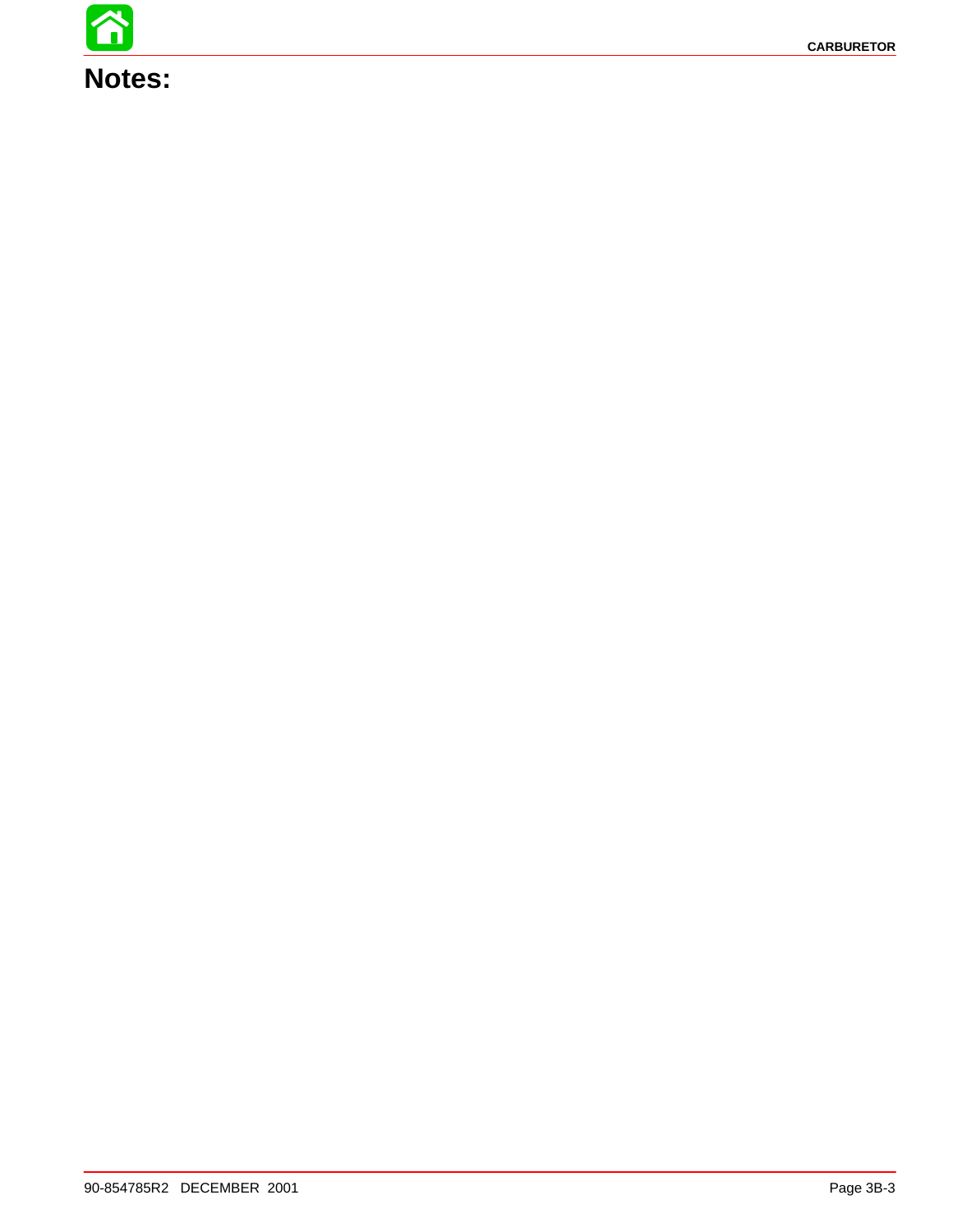

## <span id="page-3-0"></span>**CARBURETOR (USA S/N 0T408999 and Below, Belgium S/N 0T153499 and Below)**

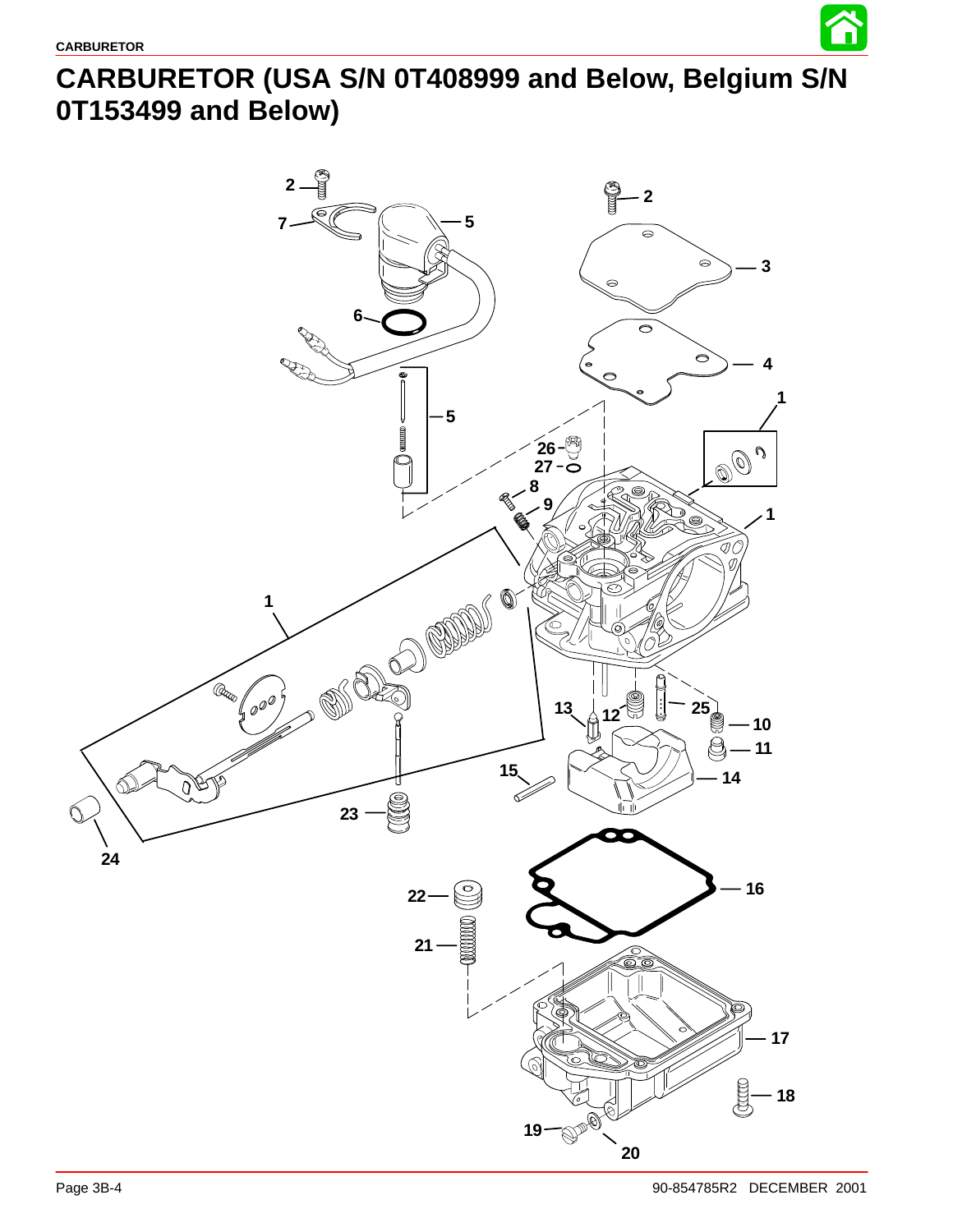

## **CARBURETOR (USA S/N 0T408999 and Below, Belgium S/N 0T153499 and Below)**

| REF.            |                |                              |         | <b>TORQUE</b> |       |
|-----------------|----------------|------------------------------|---------|---------------|-------|
| NO.             | QTY.           | <b>DESCRIPTION</b>           | Ib. in. | Ib. ft.       | $N-m$ |
|                 | $\mathbf{1}$   | <b>CARBURETOR</b>            |         |               |       |
| 1               | $\mathbf{1}$   | <b>CARBURETOR (BODENSEE)</b> |         |               |       |
| $\overline{2}$  | $\overline{4}$ | <b>SCREW</b>                 |         |               |       |
| 3               | $\mathbf{1}$   | <b>PLATE</b>                 |         |               |       |
| 4               | $\mathbf{1}$   | <b>GASKET</b>                |         |               |       |
| 5               | $\mathbf{1}$   | <b>ENRICHENER</b>            |         |               |       |
| $\,6$           | $\mathbf{1}$   | O RING                       |         |               |       |
| $\overline{7}$  | $\mathbf{1}$   | <b>PLATE</b>                 |         |               |       |
| 8               | $\mathbf{1}$   | <b>STOP SCREW</b>            |         |               |       |
| $\overline{9}$  | $\mathbf{1}$   | <b>SPRING</b>                |         |               |       |
| 10              | $\mathbf{1}$   | JET (SJ)                     |         |               |       |
| 11              | $\mathbf{1}$   | <b>RUBBER PLUG</b>           |         |               |       |
|                 | $\mathbf{1}$   | <b>JET (MJ) (110)</b>        |         |               |       |
| 12              | $\mathbf{1}$   | JET (MJ) (105) (BODENSEE)    |         |               |       |
| 13              | $\mathbf{1}$   | <b>FLOAT VALVE</b>           |         |               |       |
| $\overline{14}$ | $\mathbf{1}$   | <b>FLOAT</b>                 |         |               |       |
| 15              | $\mathbf{1}$   | <b>FLOAT PIN</b>             |         |               |       |
| 16              | $\mathbf{1}$   | <b>GASKET</b>                |         |               |       |
| 17              | $\mathbf{1}$   | <b>FLOAT BOWL</b>            |         |               |       |
| 18              | $\overline{4}$ | <b>SCREW</b>                 |         |               |       |
| 19              | $\mathbf{1}$   | <b>DRAIN SCREW</b>           |         |               |       |
| 20              | $\mathbf{1}$   | <b>WASHER</b>                |         |               |       |
| 21              | $\mathbf{1}$   | <b>SPRING</b>                |         |               |       |
| 22              | $\mathbf{1}$   | <b>PLUNGER</b>               |         |               |       |
| 23              | $\mathbf{1}$   | <b>RUBBER CAP</b>            |         |               |       |
| 24              | $\mathbf{1}$   | <b>COLLAR</b>                |         |               |       |
|                 | $\mathbf{1}$   | <b>MAIN NOZZLE</b>           |         |               |       |
| 25              | 1              | MAIN NOZZLE (BODENSEE)       |         |               |       |
| 26              | $\mathbf{1}$   | JET (PO)                     |         |               |       |
| 27              | 1              | O RING                       |         |               |       |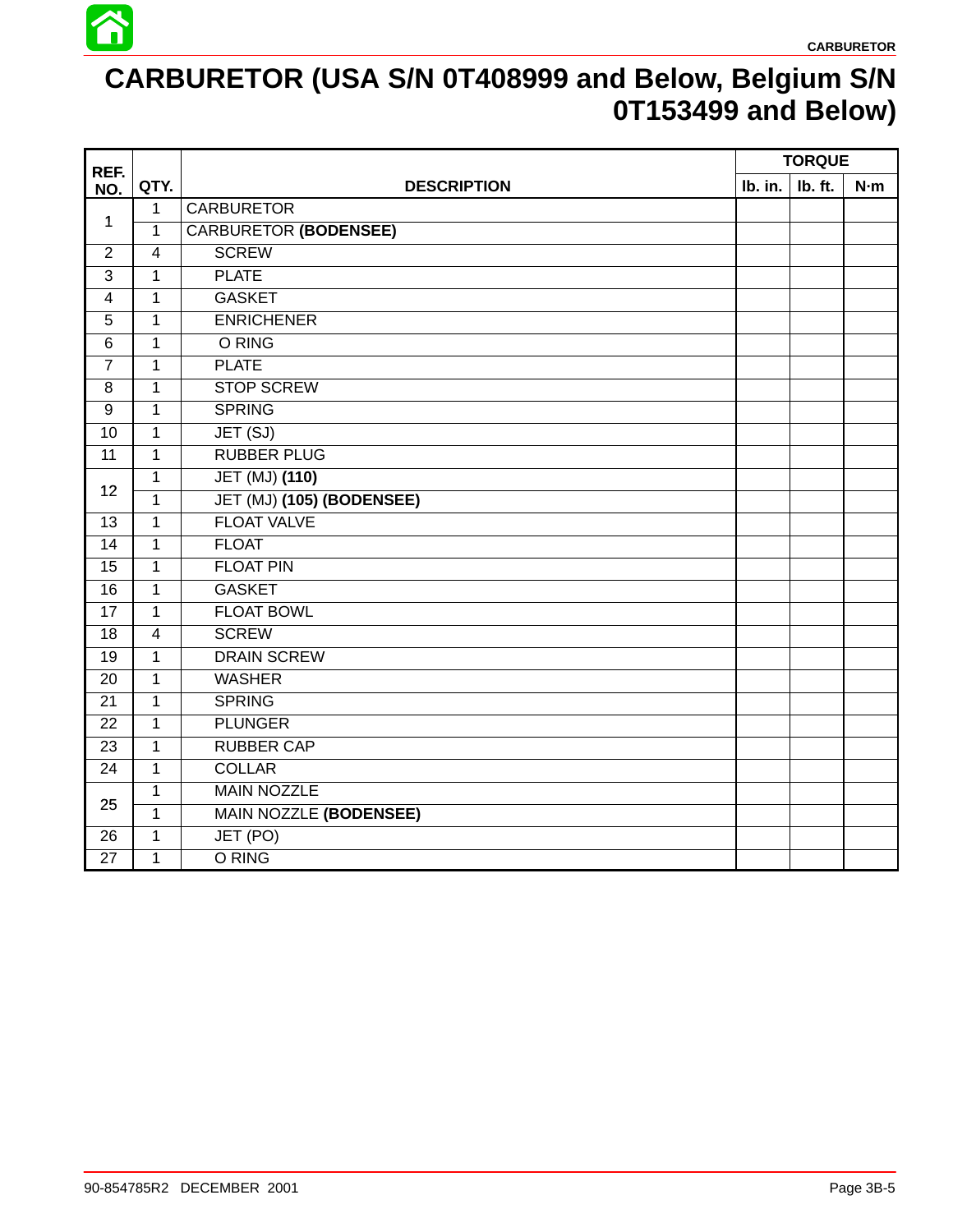

## **CARBURETOR (USA S/N 0T409000 and Up, Belgium S/N 0P153500 and Up)**

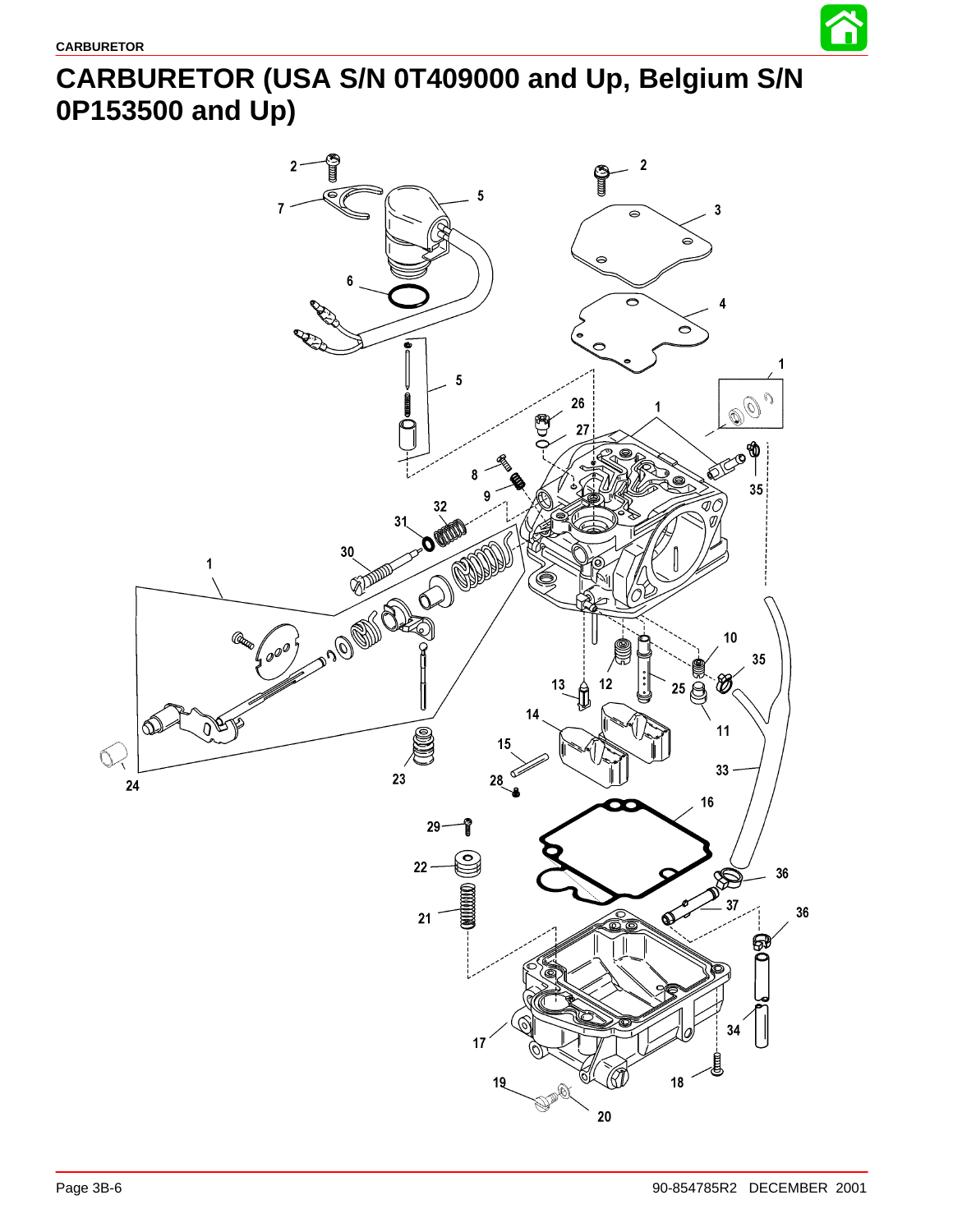

# **CARBURETOR (USA S/N 0T409000 and Up, Belgium S/N 0P153500 and Up)**

| REF.            |                         |                               |         | <b>TORQUE</b> |       |
|-----------------|-------------------------|-------------------------------|---------|---------------|-------|
| NO.             | QTY.                    | <b>DESCRIPTION</b>            | Ib. in. | Ib. ft.       | $N-m$ |
|                 | $\mathbf{1}$            | <b>CARBURETOR</b>             |         |               |       |
| 1               | $\mathbf{1}$            | <b>CARBURETOR (BODENSEE)</b>  |         |               |       |
| $\overline{2}$  | $\overline{4}$          | <b>SCREW</b>                  |         |               |       |
| 3               | 1                       | <b>PLATE</b>                  |         |               |       |
| 4               | $\mathbf{1}$            | <b>GASKET</b>                 |         |               |       |
| 5               | $\mathbf{1}$            | <b>ENRICHENER</b>             |         |               |       |
| $6\phantom{1}6$ | $\mathbf{1}$            | O RING                        |         |               |       |
| $\overline{7}$  | $\mathbf{1}$            | <b>PLATE</b>                  |         |               |       |
| 8               | $\mathbf{1}$            | <b>STOP SCREW</b>             |         |               |       |
| 9               | $\mathbf{1}$            | <b>SPRING</b>                 |         |               |       |
| 10              | $\mathbf{1}$            | JET(SJ)                       |         |               |       |
| $\overline{11}$ | $\mathbf 1$             | <b>RUBBER PLUG</b>            |         |               |       |
| 12              | $\mathbf{1}$            | JET (MJ) (110)                |         |               |       |
|                 | $\mathbf{1}$            | JET (MJ) (105) (BODENSEE)     |         |               |       |
| 13              | $\mathbf{1}$            | <b>FLOAT VALVE</b>            |         |               |       |
| 14              | $\mathbf{1}$            | <b>FLOAT</b>                  |         |               |       |
| 15              | $\mathbf{1}$            | <b>FLOAT PIN</b>              |         |               |       |
| 16              | $\mathbf{1}$            | <b>GASKET</b>                 |         |               |       |
| 17              | $\mathbf{1}$            | <b>FLOAT BOWL</b>             |         |               |       |
| 18              | $\overline{\mathbf{4}}$ | <b>SCREW</b>                  |         |               |       |
| 19              | $\mathbf{1}$            | <b>DRAIN SCREW</b>            |         |               |       |
| 20              | $\mathbf{1}$            | <b>WASHER</b>                 |         |               |       |
| 21              | $\mathbf{1}$            | <b>SPRING</b>                 |         |               |       |
| 22              | $\mathbf{1}$            | <b>PLUNGER</b>                |         |               |       |
| 23              | $\mathbf{1}$            | <b>RUBBER CAP</b>             |         |               |       |
| 24              | $\mathbf{1}$            | <b>COLLAR</b>                 |         |               |       |
| 25              | $\mathbf{1}$            | <b>MAIN NOZZLE</b>            |         |               |       |
|                 | $\mathbf{1}$            | <b>MAIN NOZZLE (BODENSEE)</b> |         |               |       |
| 26              | $\mathbf{1}$            | JET (PO)                      |         |               |       |
| 27              | $\mathbf{1}$            | O RING                        |         |               |       |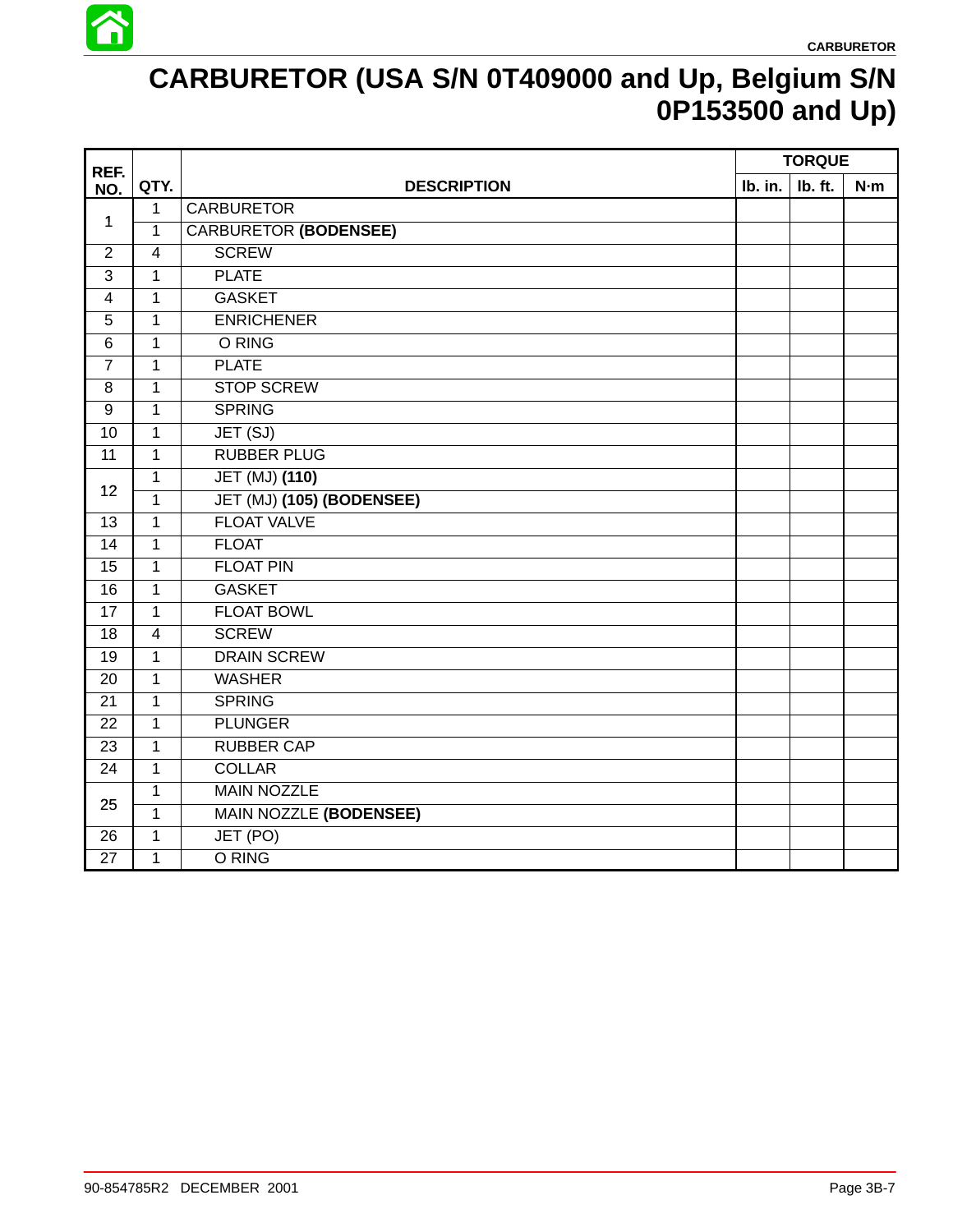

### **INTAKE**



#### **A = To Breather Cover**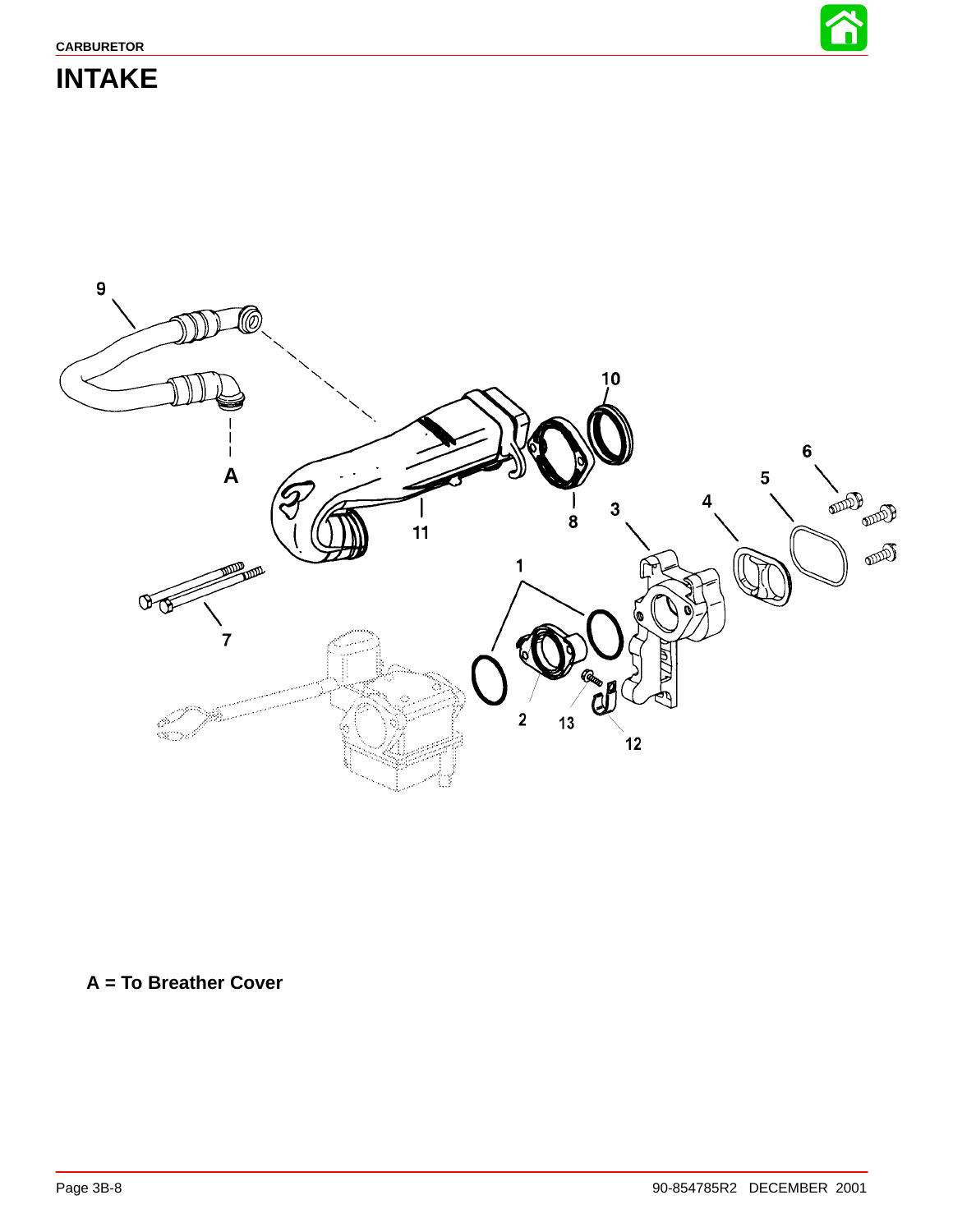

### **INTAKE**

| REF.           |                |                                                       |         | <b>TORQUE</b> |     |
|----------------|----------------|-------------------------------------------------------|---------|---------------|-----|
| NO.            | QTY.           | <b>DESCRIPTION</b>                                    | Ib. in. | lb. ft.       | N·m |
| 1              | $\overline{2}$ | O RING                                                |         |               |     |
| $\overline{2}$ | 1              | <b>CARB ISOLATOR</b>                                  |         |               |     |
| 3              | 1              | <b>DIFFUSER</b>                                       |         |               |     |
| 4              | 1              | <b>INSERT</b>                                         |         |               |     |
| 5              | 1              | O RING                                                |         |               |     |
| 6              | 3              | <b>SCREW (M6 x 25)</b>                                | 75      |               | 8.5 |
| 7              | 2              | <b>SCREW (M6 x 100)</b>                               | 75      |               | 8.5 |
| 8              |                | <b>CLAMP</b>                                          |         |               |     |
| 9              | 1              | <b>HOSE-Breather</b>                                  |         |               |     |
| 10             | 1              | <b>SEAL</b>                                           |         |               |     |
| 11             | 1              | <b>AIR INTAKE</b>                                     |         |               |     |
| $12*$          | 1              | CLIP (USA S/N 0T409000, Belgium S/N 0T153500 and Up)  |         |               |     |
| $13*$          |                | SCREW (USA S/N 0T409000, Belgium S/N 0T153500 and Up) |         |               |     |

#### **A = TO BREATHER COVER, REF.#28-CYLINDER BLOCK**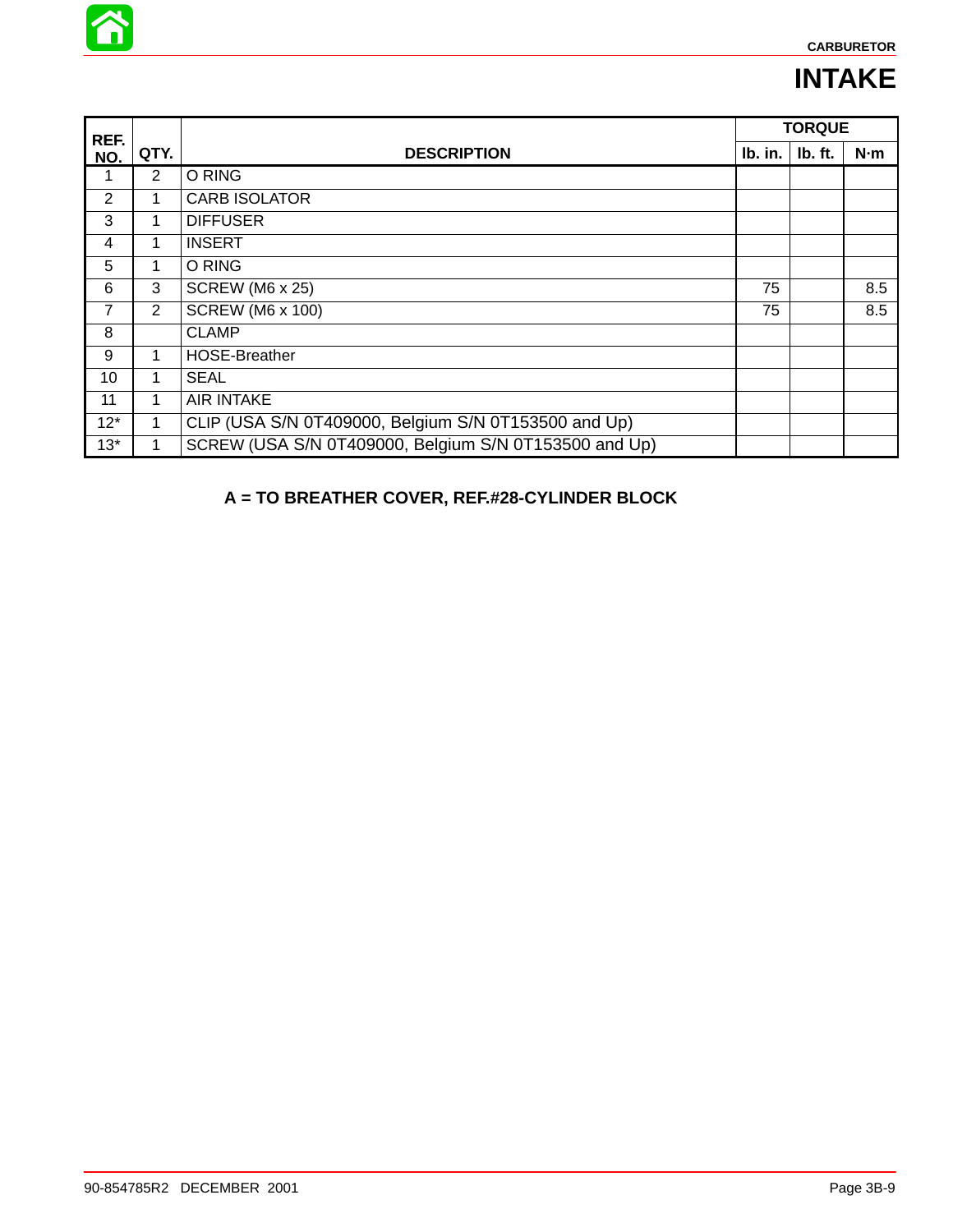

## **Carburetor Adjustments**

#### **Float Level**

1. With carburetor turned upside down and carb scale seated on inner edge, check float level from top of float to float bowl flange as shown.



55835

| <b>Float Height</b>                  |  |
|--------------------------------------|--|
| $0.47 - 0.63$ in. $(12.0 - 16.0$ mm) |  |

#### **Idle Speed**

**NOTE:** Outboard should be completely **warmed up** for the idle speed adjustment. A cold engine will idle at approximately  $1200 \pm 100$  RPM (out of gear).

1. With the outboard in forward gear adjust idle speed screw to obtain the specified idle speed.



**a -** Idle Speed Screw

| <b>Idle Speed (Forward Gear)</b> |  |
|----------------------------------|--|
| $775 \pm 25$ RPM                 |  |
|                                  |  |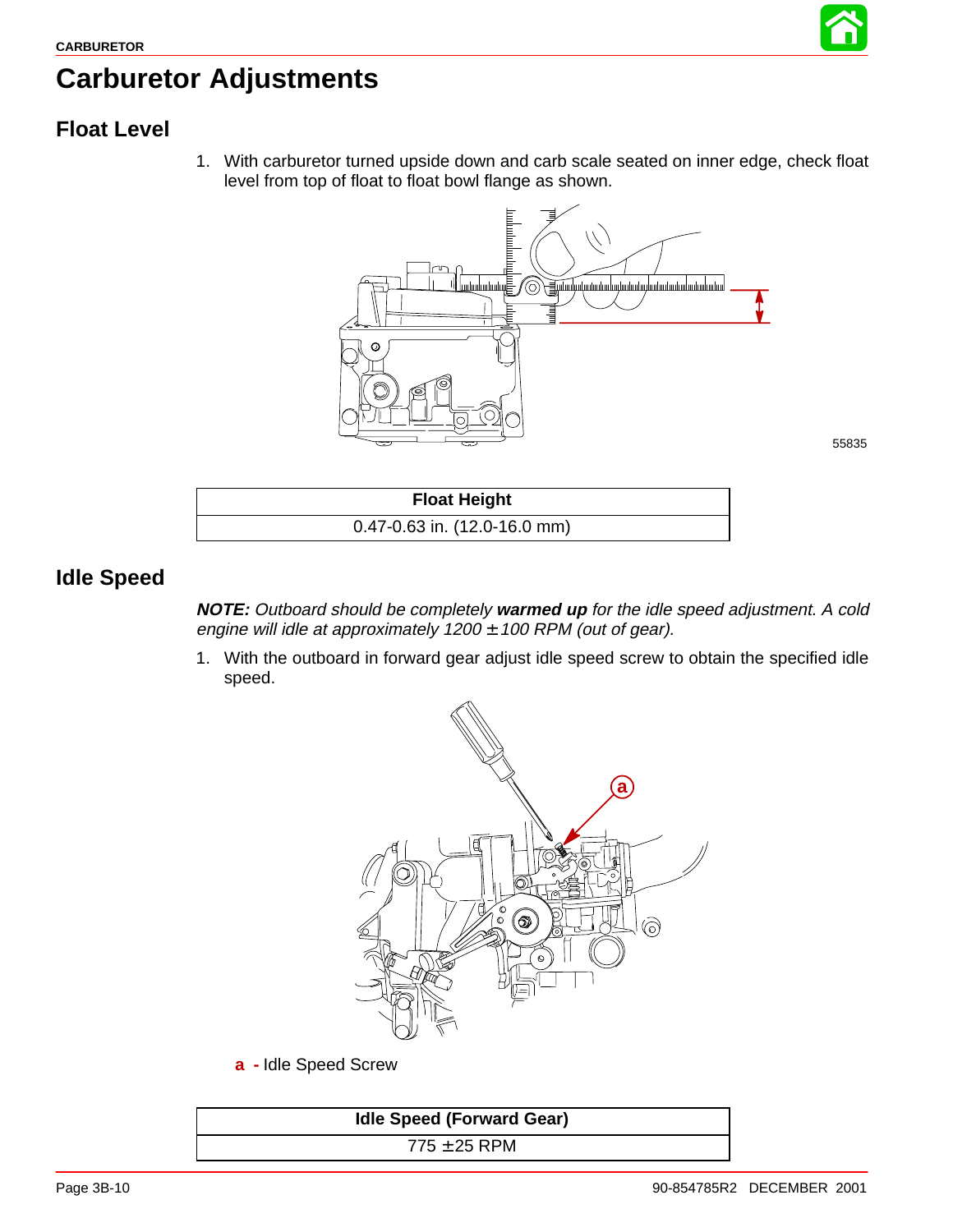## **Carburetor Removal**

#### **Carburetor Removal USA S/N 0T408999 and Below**

#### **Carburetor Removal Belgium S/N 0P153499 and Below**

- 1. Disconnect breather hose from air intake.
- 2. Disconnect auto enrichener wires (Yellow).



**a -** Air Intake

**b -** Breather Hose

**c -** Auto Enrichener Wires

- 3. Cut sta-strap and disconnect fuel pump outlet hose (refer to "**Fuel Pump Removal**" **- Section 3A**).
- 4. Disconnect cam link.



**a -** Cam Link

55736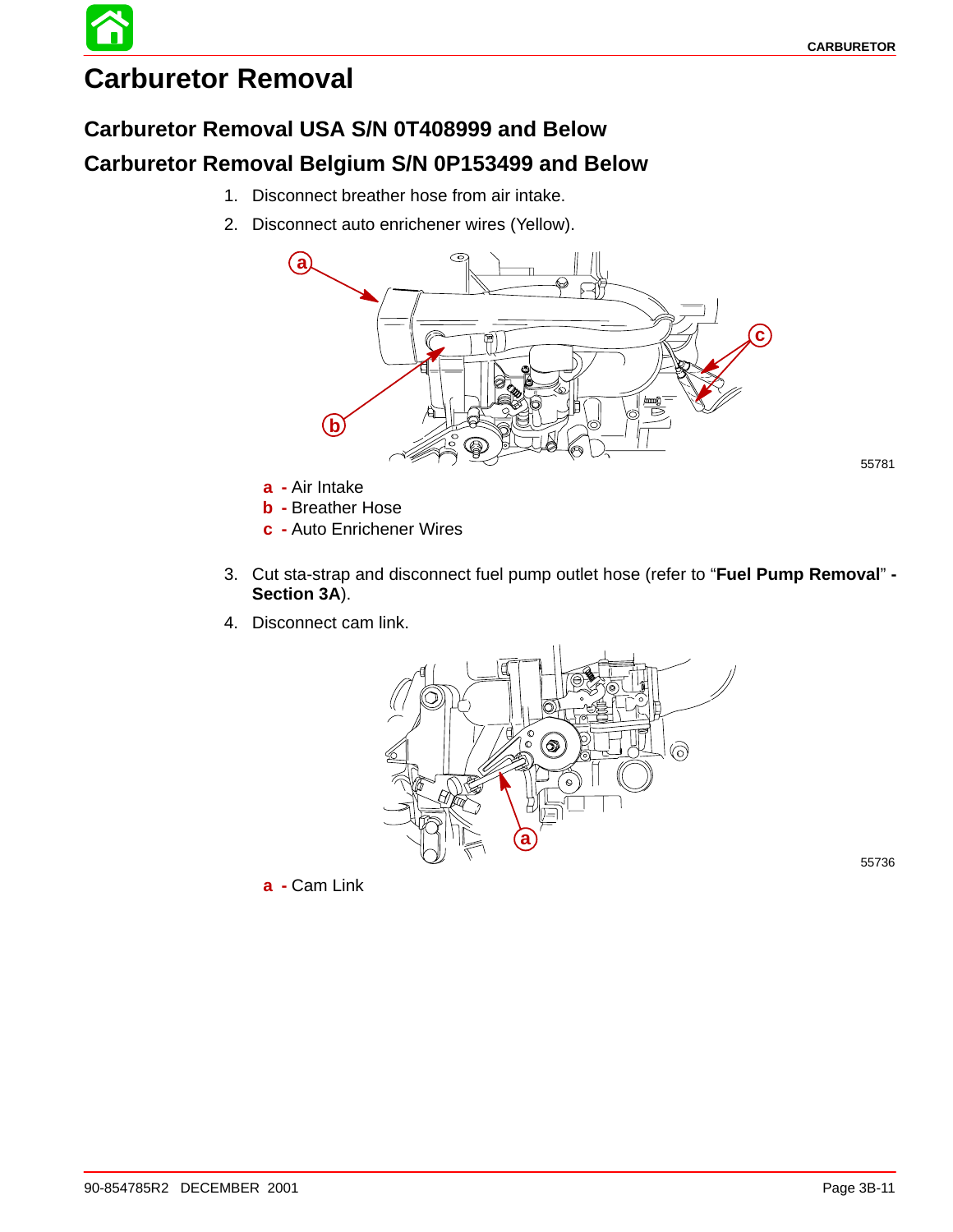5. Remove screws securing carburetor assembly to intake manifold.



**a -** Screws (3)

#### **Carburetor Removal USA S/N 0T409000 and Up Carburetor Removal Belgium S/N 0P153500 and Up**

- 1. Disconnect breather hose from air intake.
- 2. Disconnect auto enrichener wires (Yellow).
- 3. Remove screw securing fuel line clip.
- 4. Disconnect cam link.



59167

- **a -** Breather Hose
- **b -** Air Intake
- **c -** Auto Enrichener Wires
- **d -** Screw and Clip
- **e -** Cam Link
- 5. Cut sta-strap and disconnect fuel pump outlet hose (refer to "**Fuel Pump Removal**" **- Section 3A**).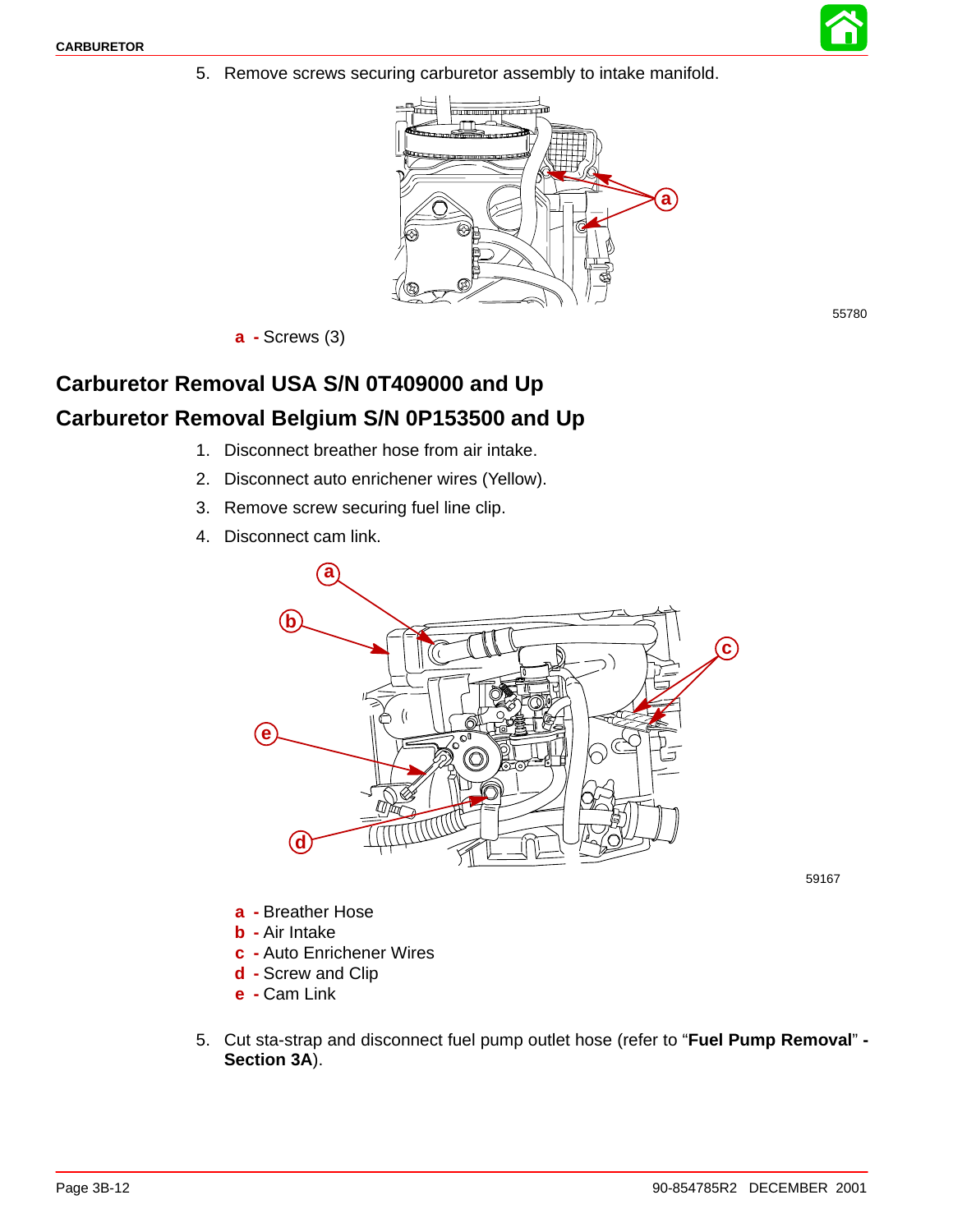6. Remove screws securing carburetor assembly to intake manifold.



55780

**a -** Screws (3)

#### **Carburetor Disassembly**

1. Remove screws, air intake, isolator, and diffuser.



- **a -** Screws (2)
- **b -** Air Intake
- **c -** Clamp
- **d -** Seal
- **e -** Carburetor
- **f -** O–Ring
- **g -** Isolator
- **h -** Diffuser
- **i -** Bumper
- **j -** Insert
- **k -** O–Ring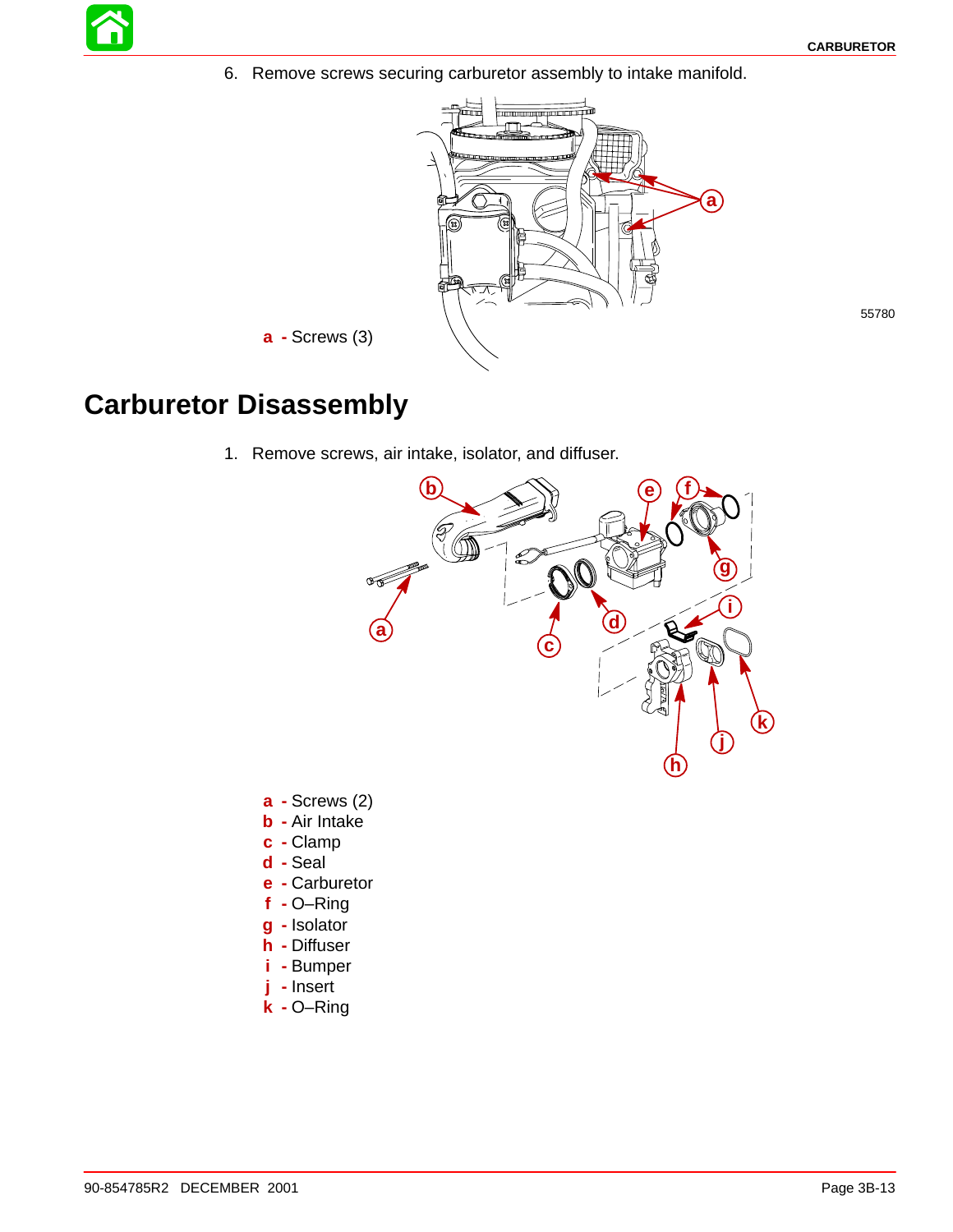

- 2. Remove auto enrichener.
- 3. **USA S/N 0T409000 and Up, Belgium S/N 0P153500 and Up:** Cut sta-straps and remove carburetor vent hose.





- **a -** Screw
- **b -** Auto Enrichener
- **c -** Carburetor Vent Hose
- **d - USA S/N 0T408999 and Below, Belgium S/N 0P153499 and Below**
- **e - USA S/N 0T409000 and Up, Belgium S/N 0P153500 and Up**
- 4. Remove float bowl.



55828

**a -** Screws (4)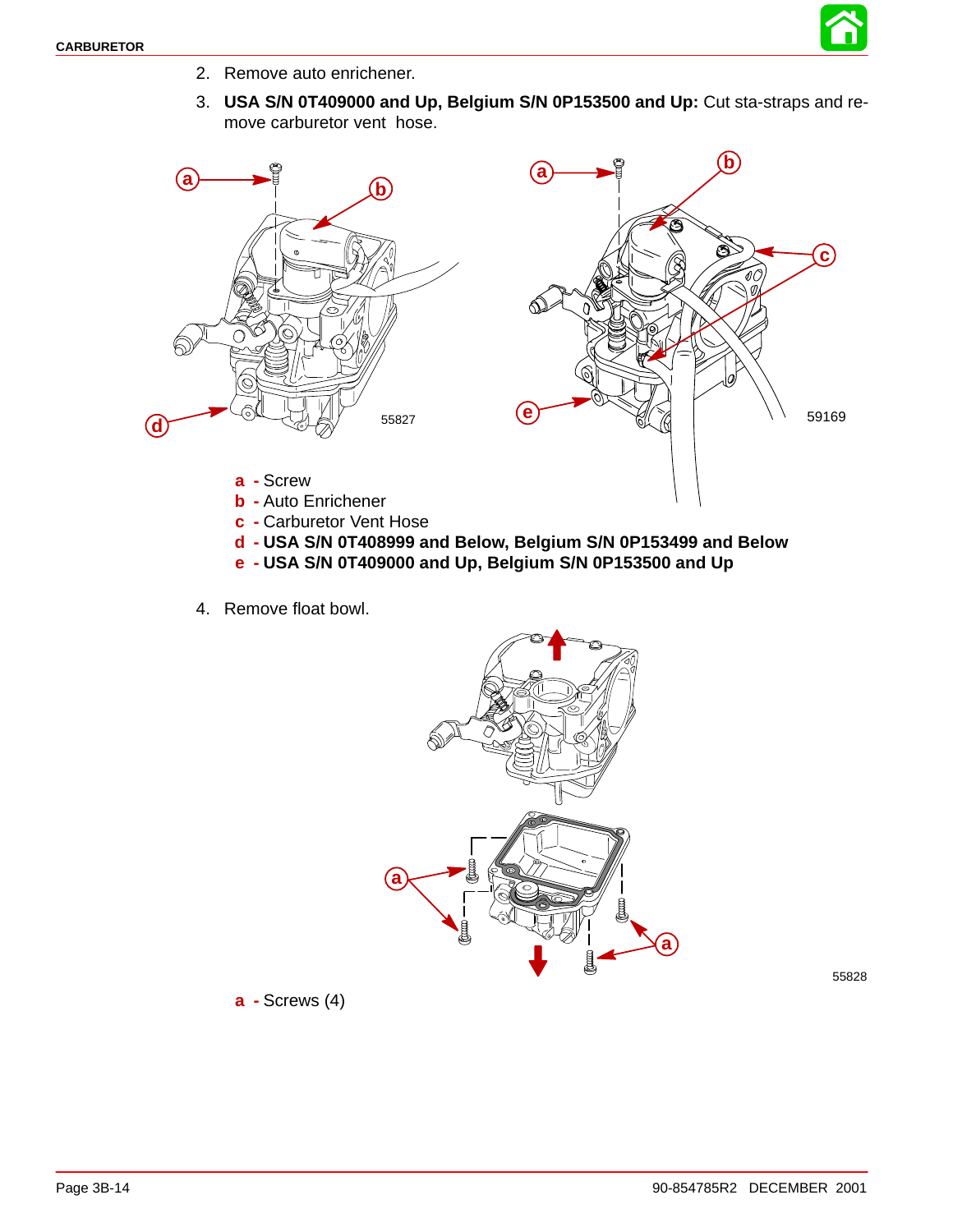5. Remove plunger and spring.



**a -** Plunger **b -** Spring

6. Remove float.



55829

55834

- **a -** Screw **b -** Float Pin
- **c -** Float
- 7. Remove plug, pilot jet, and main jet.



**a -** Plug **b -** Pilot Jet **c -** Main Jet

90-854785R2 DECEMBER 2001 Page 3B-15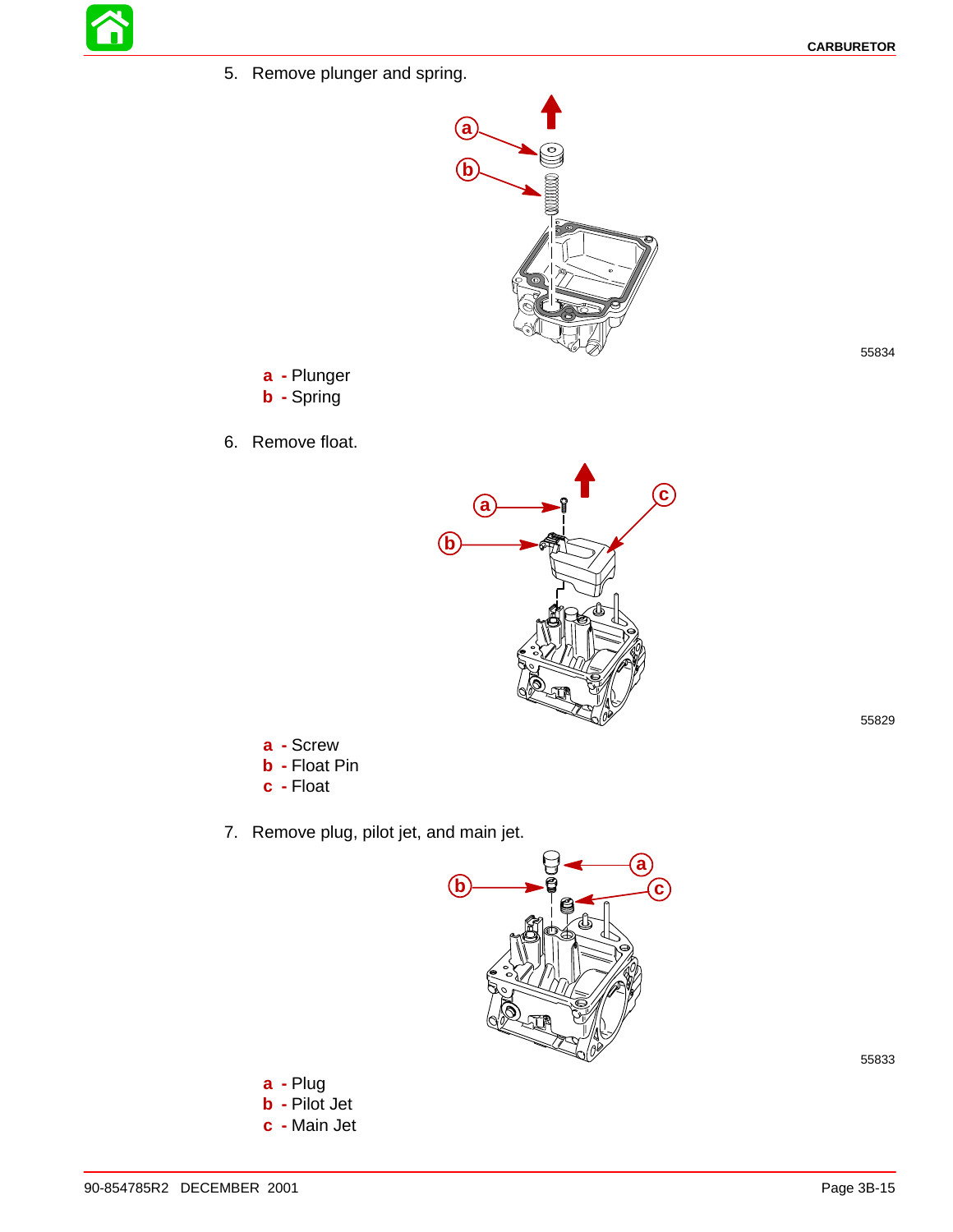8. Remove cover.



**a -** Screws (3)

### **Inspection**

1. Inspect needle and piston valve. Replace if worn or damaged.



55831

- **a -** Needle Valve
- **b -** Piston Valve
- 2. Measure auto enrichener resistance. Replace if out of specification.



| <b>Auto Enrichener Resistance</b> |  |
|-----------------------------------|--|
| 15-25 $\Omega$ @ 68°F (20°C)      |  |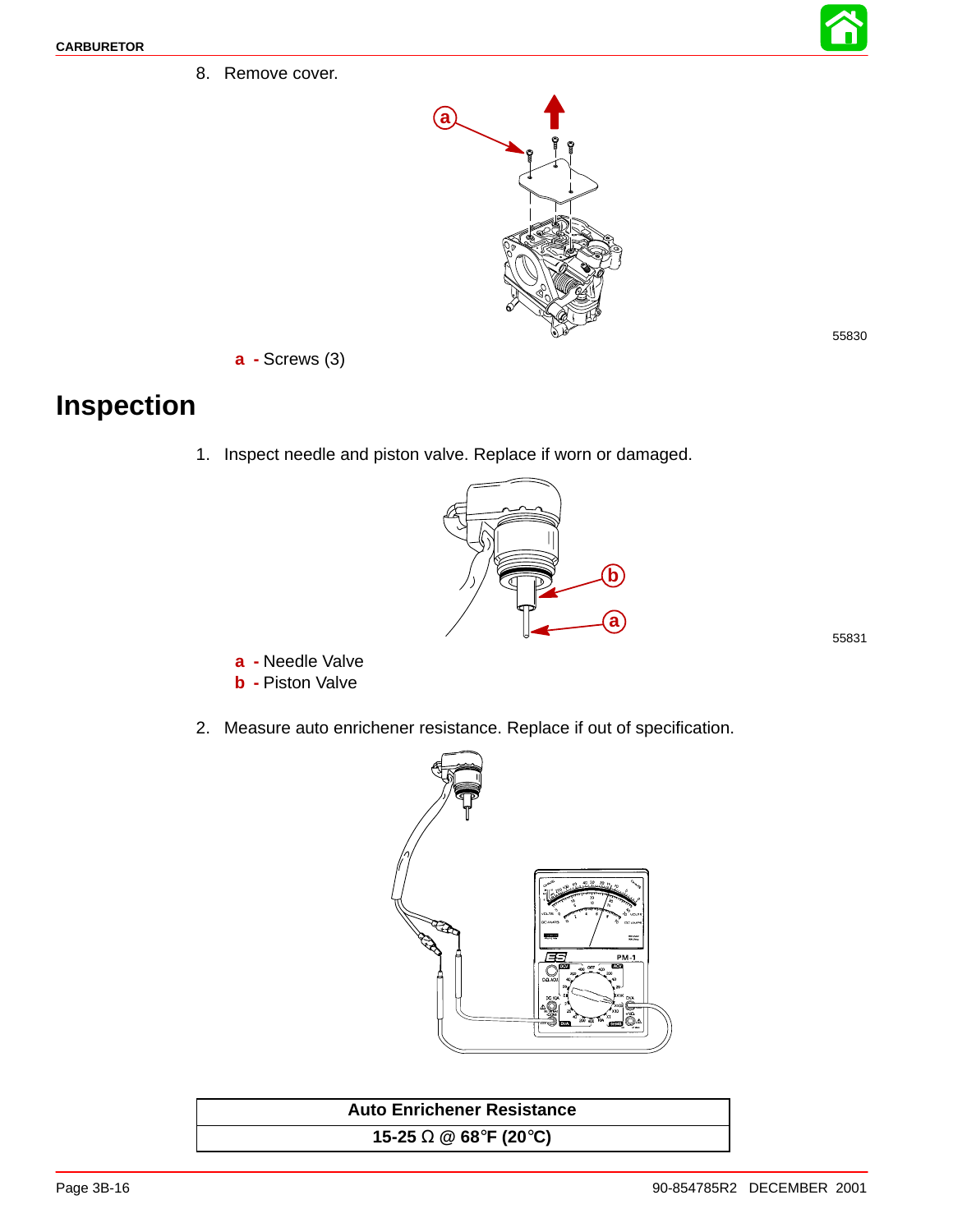

3. Perform piston valve height test below.

#### **Piston Valve Height Test:**

- a. Measure piston valve height
- b. Connect to 12 V battery
- c. Wait several minutes
- d. Measure piston valve height
- 4. Replace auto enrichener if **no change** was observed.



- **a -** Piston Valve Height Measurement
- 5. Inspect carburetor body, replace if cracked or damaged.



55833

6. Inspect float, replace if cracked or damaged.

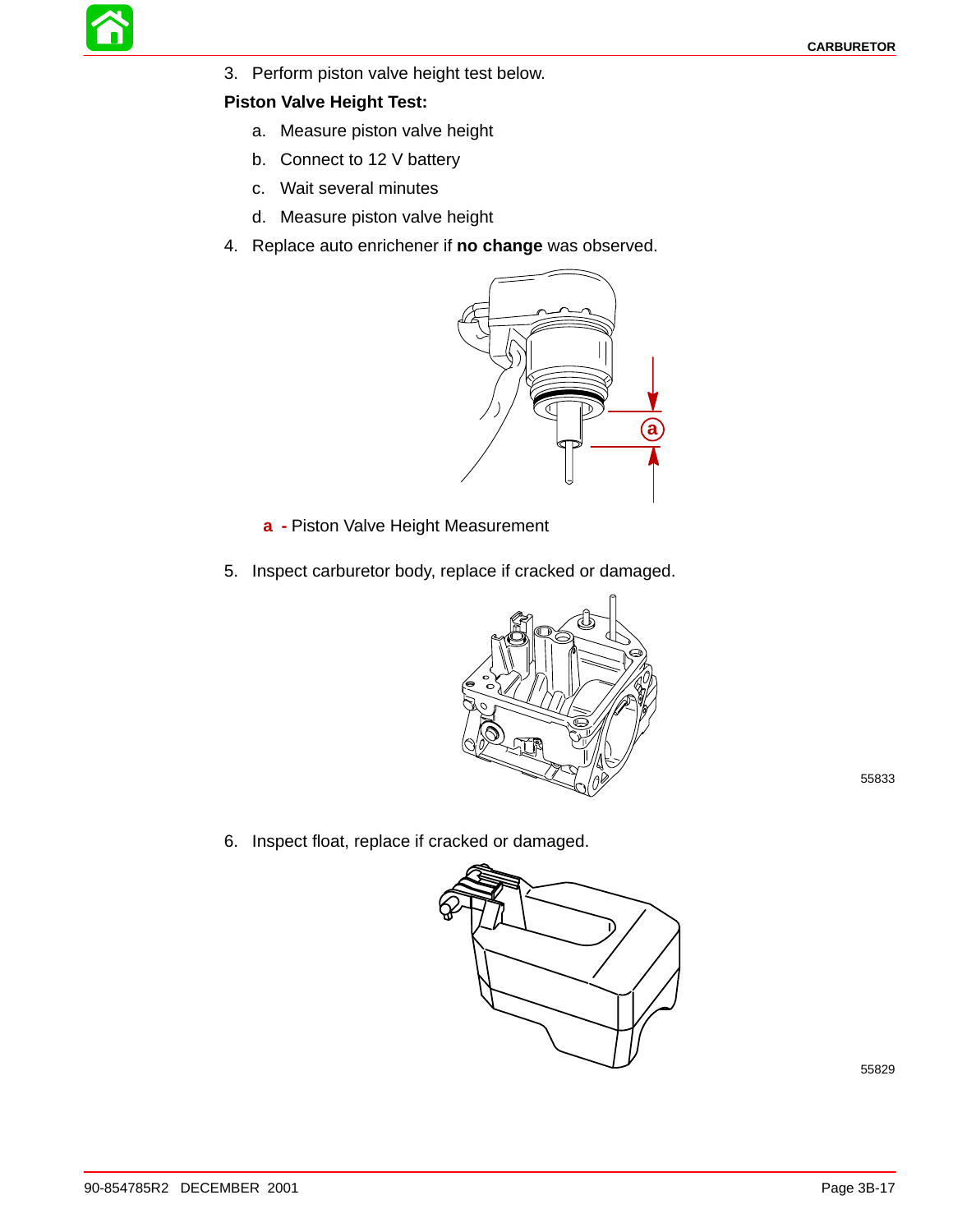

#### **A**CAUTION

**Do not use steel wire for cleaning the jets as this may enlarge the jet diameters and seriously affect performance. Use a petroleum based solvent for cleaning and blow out all passages with compressed air.**

7. Inspect main jet, pilot jet and main nozzle. Clean if they are contaminated.



53672

8. Inspect needle valve, replace if end is worn or grooved.



28375

### **Carburetor Assembly**

1. Install cover.

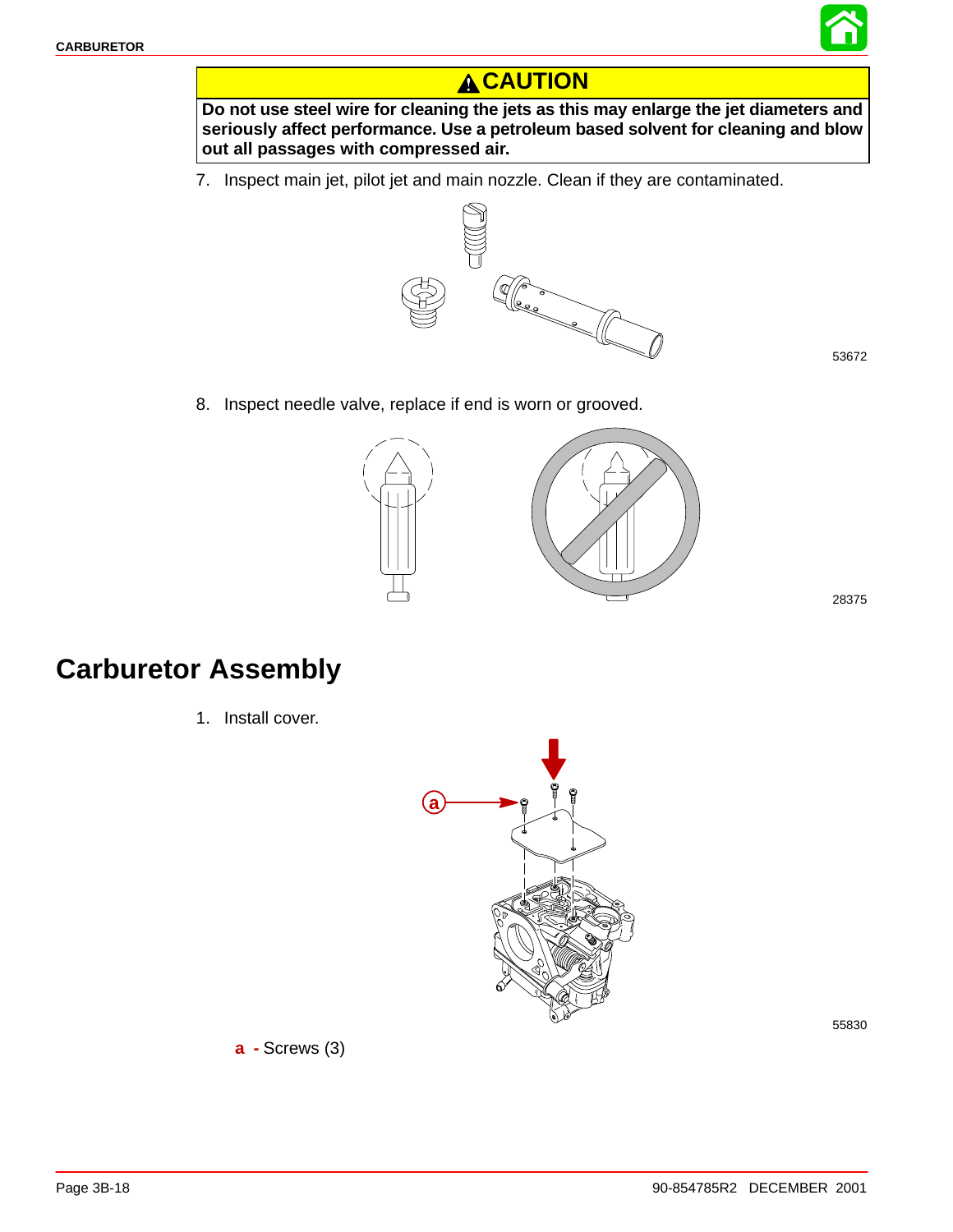55833

2. Install plug, pilot jet, and main jet.



**c -** Main Jet

- **a -** Plug **b -** Pilot Jet
- 3. Install float.



**a -** Screw **b -** Float Pin

4. Install plunger and spring.



55834

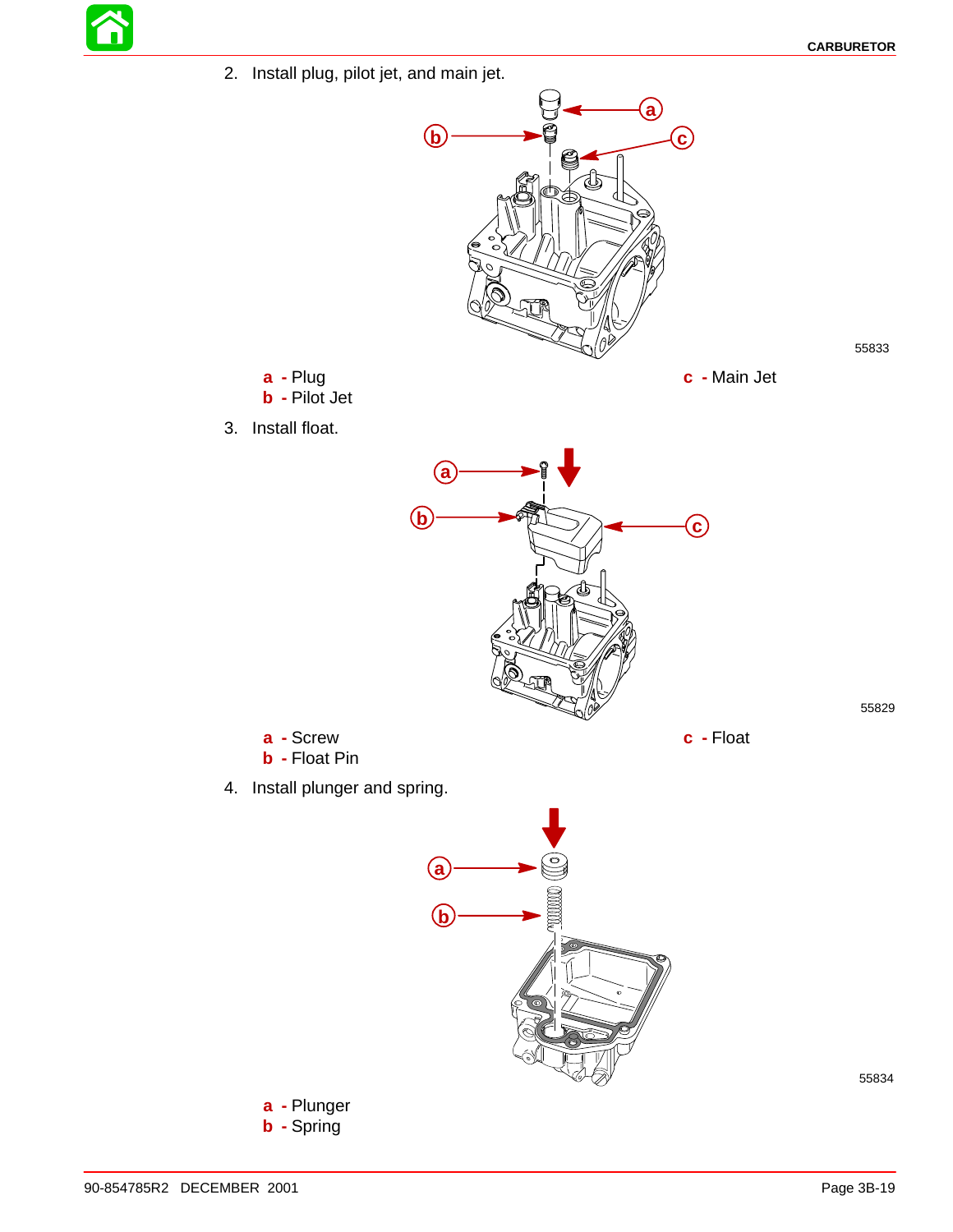5. Install float bowl.





- **a -** Screws (4)
- 6. Install auto enrichener.
- 7. **USA S/N 0T409000 and Up, Belgium S/N 0P153500 and Up:** Install carburetor vent hose and secure with sta-straps.





- **a -** Screw
- **b -** Auto Enrichener
- **c -** Carburetor Vent Hose
- **d - USA S/N 0T408999 and Below, Belgium S/N 0P153499 and Below**
- **e - USA S/N 0T409000 and Up, Belgium S/N 0P153500 and Up**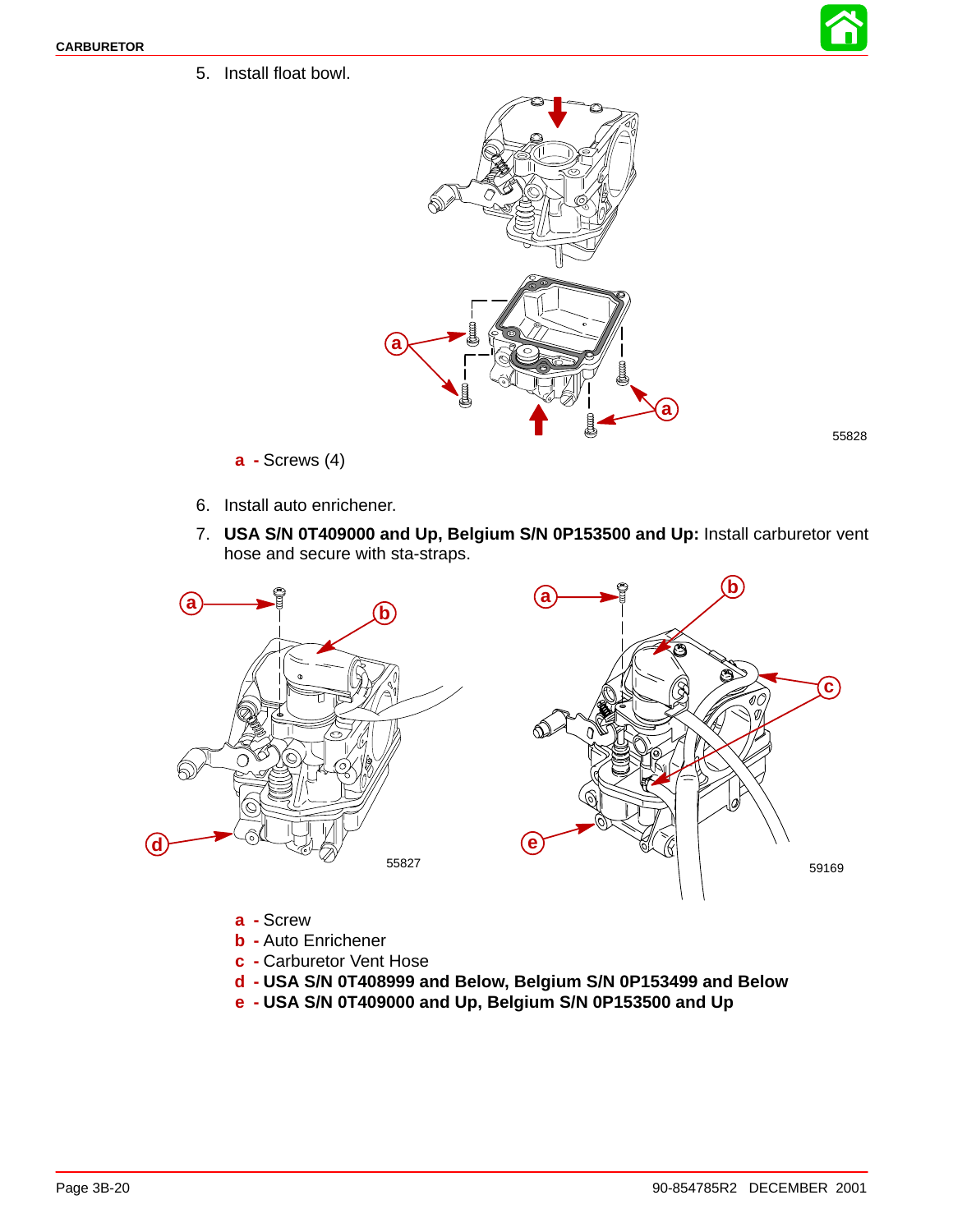8. Install screws, air intake, isolator, and diffuser.



### **Carburetor Installation**

# **Carburetor Installation USA S/N 0T408999 and Below**

#### **Carburetor Installation Belgium S/N 0P153499 and Below**

1. Install screws securing carburetor assembly to intake manifold.



| <b>Carburetor Mounting Screw Torque</b> |  |
|-----------------------------------------|--|
| 75 lb. in. (8.5 N·m)                    |  |
|                                         |  |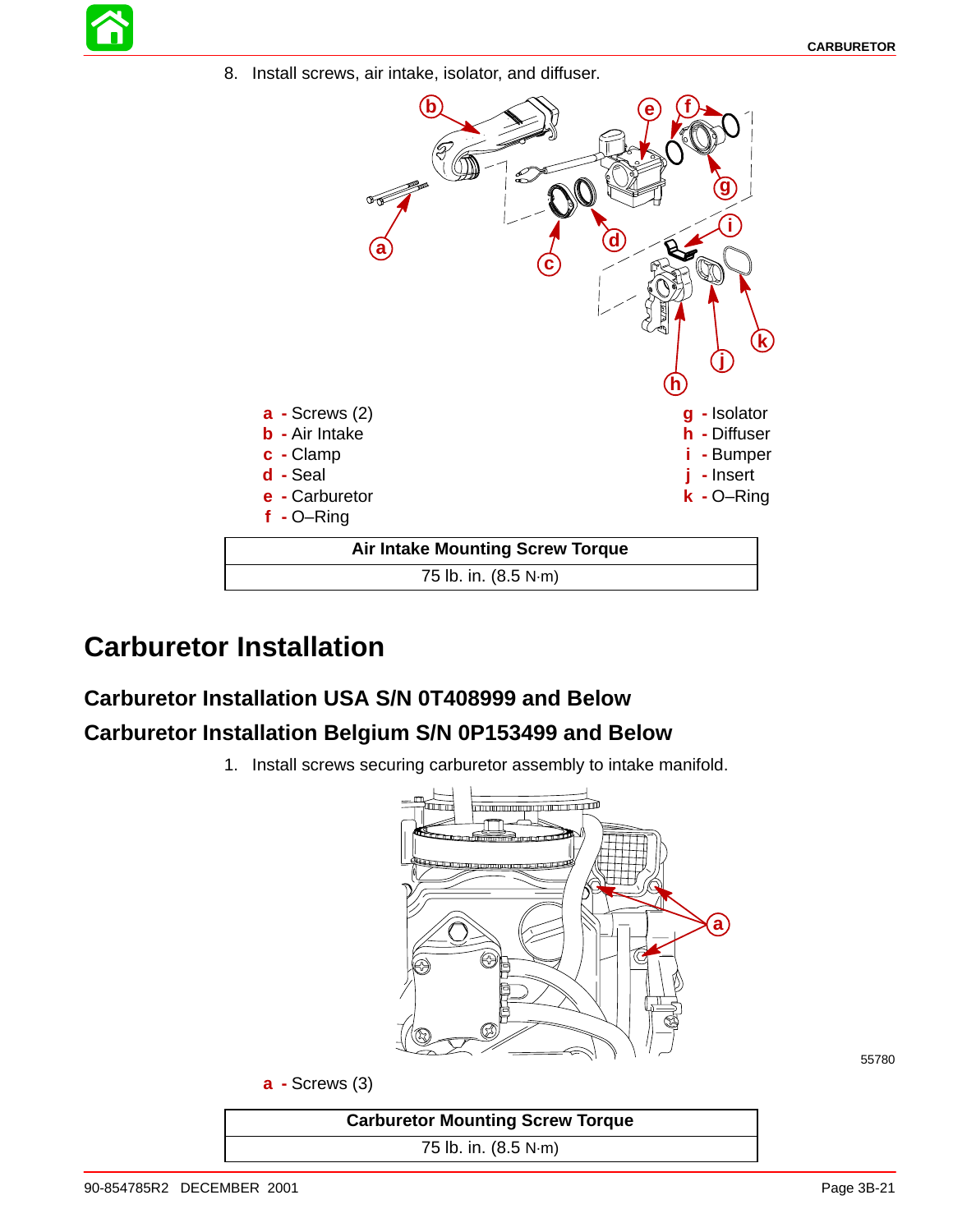

55781

2. Connect cam link.



- **a -** Cam Link
- 3. Connect auto enrichener wires (Yellow).
- 4. Connect breather hose into air intake.



**a -** Air Intake

- **b -** Breather Hose
- **c -** Auto Enrichener Wires
- 5. Connect fuel pump outlet hose to carburetor bowl. Secure hose with sta-strap (refer to "**Fuel Pump Installation/Removal**" **- Section 3A**).